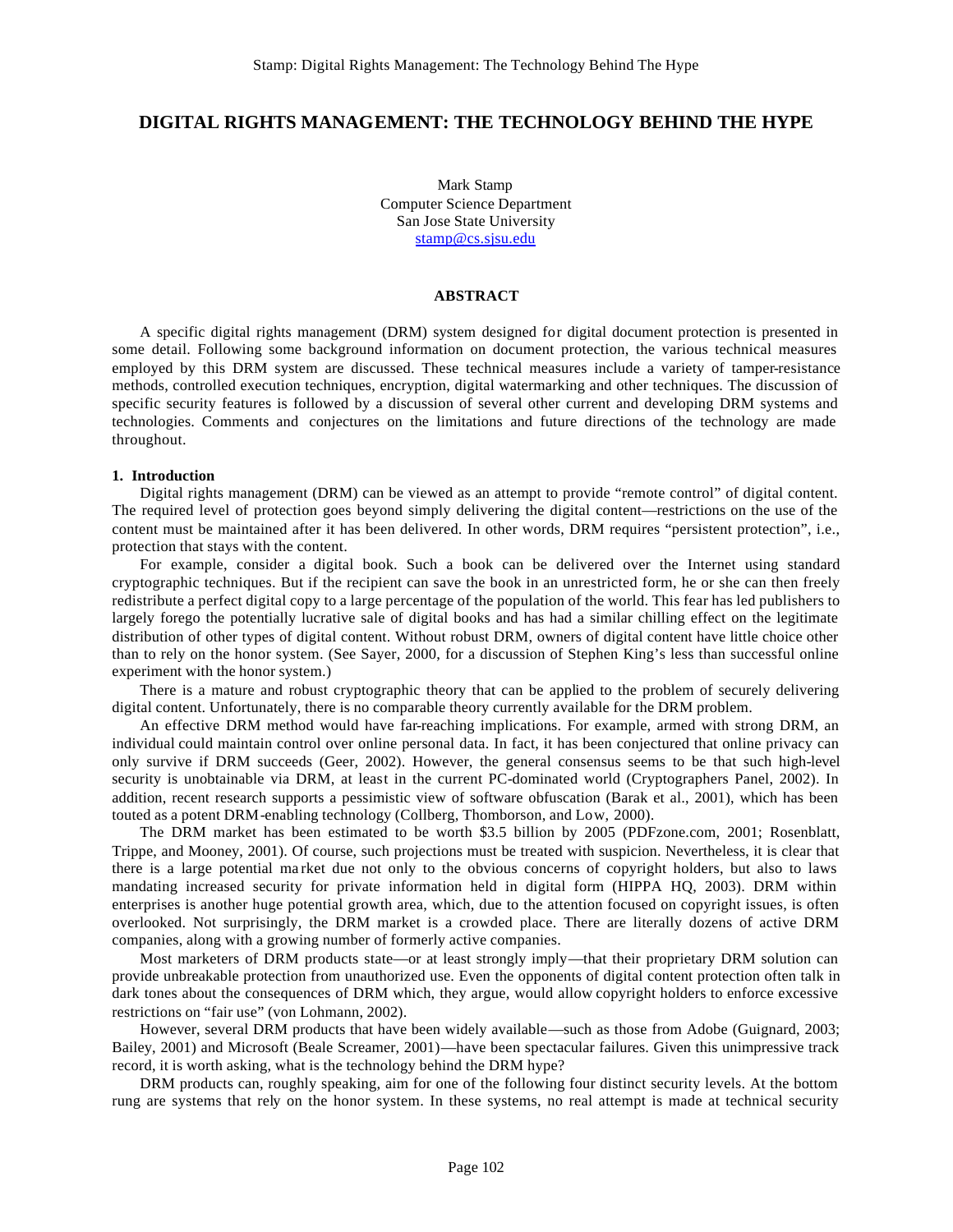protection. Instead, such systems rely on users (or programmers) to "do the right thing". This model is somewhat analogous to the shareware distribution of software. Not surprisingly, these glorified honor systems have had limited success in the marketplace. At a slightly higher level are systems that employ an extremely limited, software-based, technical means of protection. For example, such a system might attempt to protect PDF documents by simply disabling the "save as" feature in the Acrobat Reader. These systems can only hope to deter the most naive users. A user who is knowledgeable enough to operate a screen capture program is likely to be able to defeat such a system.

 A very few software-based DRM systems aim for a higher level of security. Such systems try to attain a measure of "controlled execution", where the user cannot easily do certain operations (e.g., screen capture) that might compromise security. In addition, such systems employ tamper checking techniques, controlled rendering, and various other methods. At the highest security level are systems that rely on tamper-resistant hardware. This is not yet a realistic option for systems intended for personal computers or similar devices. These four levels of protection are summarized in the table below, with an example system given for each level.

| Security Level                    | Example                                |
|-----------------------------------|----------------------------------------|
| Honor system                      | National Academies Press (Casti, 2003) |
| Minimal software-based protection | Adobe eBooks                           |
| Maximal software-based protection | MediaSnap                              |
| Tamper-resistant hardware         | "Trusted computing" (Anderson, 2003)   |

This paper discusses—at some length—a DRM product from MediaSnap, Inc. This system clearly aims for the highest level of software-based security. Since this information is taken from an actual product, specific details that might compromise its security cannot be disclosed. Instead, this system is described at a level of detail consistent with a semi-open design, as advocated by Anderson (2001). In the DRM marketplace, closed designs are clearly the norm. Consequently, the completeness and level of detail provided in this paper is far beyond that which is publicly available on many other functioning DRM systems. The MediaSnap system presented in this paper provides a reasonable yardstick against which other comparable DRM systems can be measured.

The paper then discusses several current or recent DRM offerings. Publicly available information about these systems is limited and based mostly on generic "white papers" designed more for marketing purposes than for technical enlightenment. Nevertheless, it is possible to infer certain aspects of the technology and it is instructive to compare the different approaches taken by various companies. Finally, the paper briefly returns to the topic of tamper-resistant hardware and points out some of the paradoxical security implications of such systems.

Before delving into the MediaSnap system, the paper first digresses to explain why standard methods of encryption—regardless of how well they are implemented—are insufficient for the level of protection required in DRM. In subsequent sections it will become clear that many DRM companies have yet to grasp this fundamental concept.

## **2. Encryption: Necessary but not Suffcient**

Consider the following classic scenario. General G wants to communicate with Lieutenant L, where L is in the field with the troops and G is comfortably situated at headquarters. Suppose the two parties have a pre-determined symmetric key available (if not, the first step would be a key exchange using public key cryptography). General G uses his crypto-algorithm with the specified key to encrypt his message to L. The resulting ciphertext is then transmitted to L. Upon receiving the encrypted message (i.e., ciphertext), L decrypts the message using the known crypto-algorithm and the same key that was employed by G. In this scenario, which is illustrated in Figure 1, an attacker only has access to the encrypted message and only when it is transmitted from G to L. Consequently, an attacker must attempt to deduce the plaintext from the captured ciphertext (a process that is made much easier if a spy such as John Walker Jr. happens to work for G; see Earley, 2003).

Cryptography was designed to make the recovery of plaintext from the ciphertext (and, perhaps, other available information, such as limited amounts of plaintext) computationally infeasible. Carefully implemented cryptography effectively solves this problem.

Now suppose that Lieutenant L—along with his cryptographic equipment and keys—is captured by the enemy. In this case, the entire dashed box in Figure 1 (if not more) is in the hands of the attacker. This is analogous to the DRM scenario, where we are attempting to restrict the actions of the intended recipient. Clearly, cryptography was not designed to solve this problem. Therefore, other means of protection must be employed.

Given that cryptography is insufficient protection, is it necessary? Correctly implemented strong encryption assures us that converting ciphertext to plaintext without access to the key is computationally infeasible. Therefore, it is necessary that DRM employ strong encryption in order to eliminate the possibility that an attacker can remove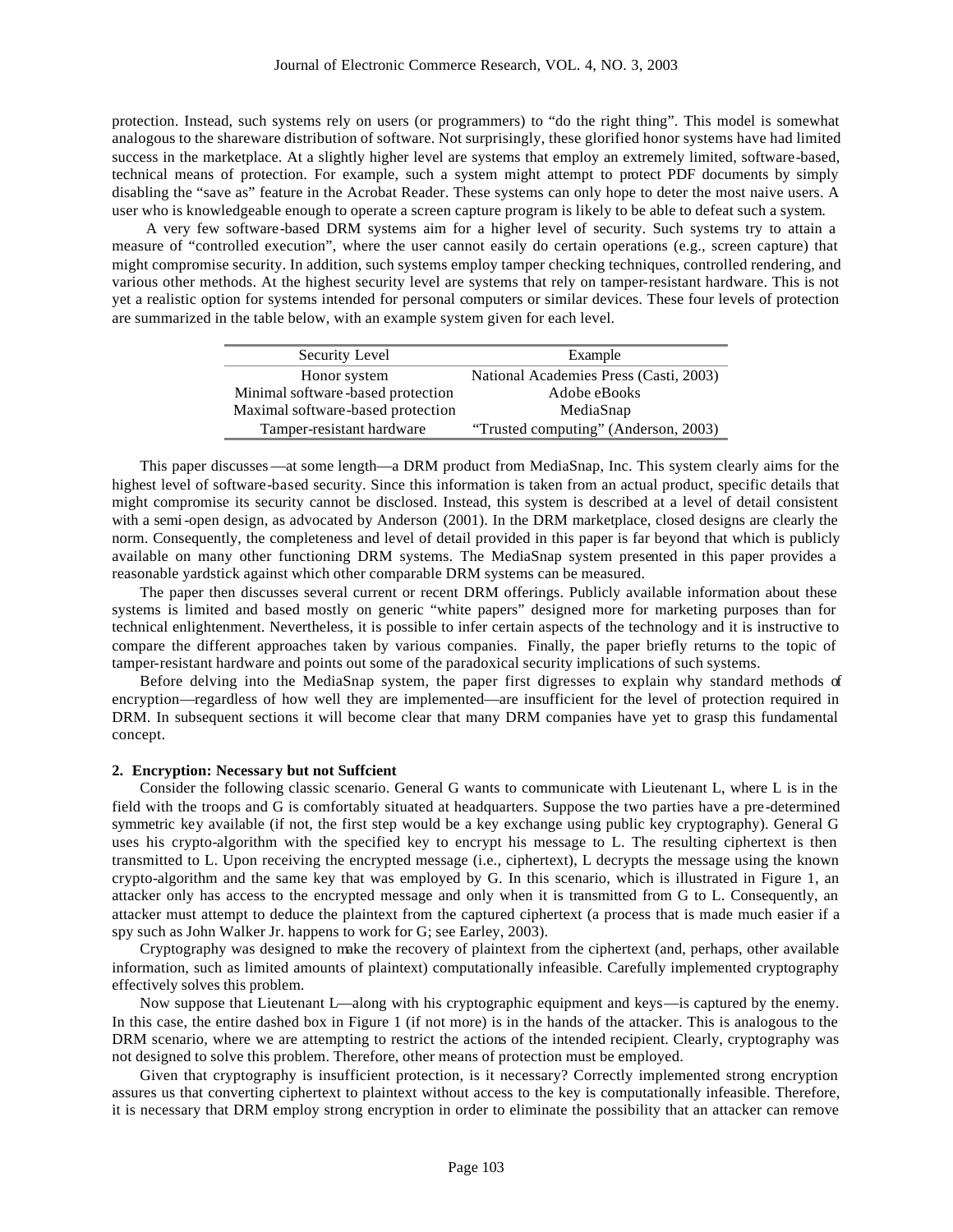the protection without first recovering the key. But, again, encryption alone is not sufficient to provide persistent protection. At a minimum, the encryption key must be protected, which presents a tremendous challenge on an open architecture such as a modern personal computer. Since an attacker can recover a crypto key by reverse engineering the software that contains (or accesses) the key, in a DRM system it is necessary that the reverse engineering problem be as difficult as possible.



Figure 1: Cryptography

#### **3. Overview of the Current State of DRM**

On what does current DRM security rest? The theme of this paper is that the strongest security measures currently available for DRM rely on "security by obscurity" as opposed to any sound theoretical basis. Worse yet, some systems make no serious attempt at "security by obscurity", instead they essentially depend on the honor system. Such a system can only enforce security on the most naive users, while giving a false sense of security to those who rely on the system to protect valuable content.

Perhaps due to their reliance on weak or nonexistent security measures, DRM companies are reluctant to make details of their systems public. This is understandable since many systems would likely be exposed as borderline fraudulent while even those that make a serious effort at security might risk weakening the system's already limited security.

In the field of security, experience has taught that full disclosure is essential. For example, cryptographers do not trust a cryptosystem until it has been publicly vetted and subject to intense scrutiny by the cryptographic community. This reluctance to accept cryptographic algorithms at face value comes from the long list of "secure" algorithms that have been shown to be insecure—knapsack cryptosystems are one interesting example (Odlyzko, 1990). In DRM there is, as yet, no such imperative to make the workings of systems, even in a general form, available for scrutiny. At the very least, this tends to suggest that the level of security actually provided by current DRM systems is suspect, since those making the security claims have a financial interest in boosting their perceived level of security.

The next section provides a reasonably detailed account of a carefully designed and implemented DRM system. This system has measures that attempt to prevent attacks at all levels. The system was built from the ground up, with security in mind, and it was careful reviewed at each stage of development. This may be the most detailed account of a functioning commercial DRM system yet to appear in public.

This paper then turns its attention to a few of the current crop of DRM systems. Unfortunately, it is extremely difficult to get any sense of the actual security measures employed by these systems. Again, this level of secrecy should raise the suspicions of potential users.

#### **4. MediaSnap DRM**

#### 4.1 Overview

This section presents an overview of the MediaSnap DRM system (MediaSnap, 2003). This system was designed to protect PDF documents, though most of the same principles could be applied to audio, video or any other digital media. The system uses an email interface, with a pull-down menu to select the level of persistent protection. The email and attachments are encrypted using standard techniques, then sent to a server where the recipient's authentication information (password and/or certificate and/or biometric, etc.) is stored. The desired level of persistent protection is applied and the appropriate authentication information is included. The protected document is then sent to the recipient.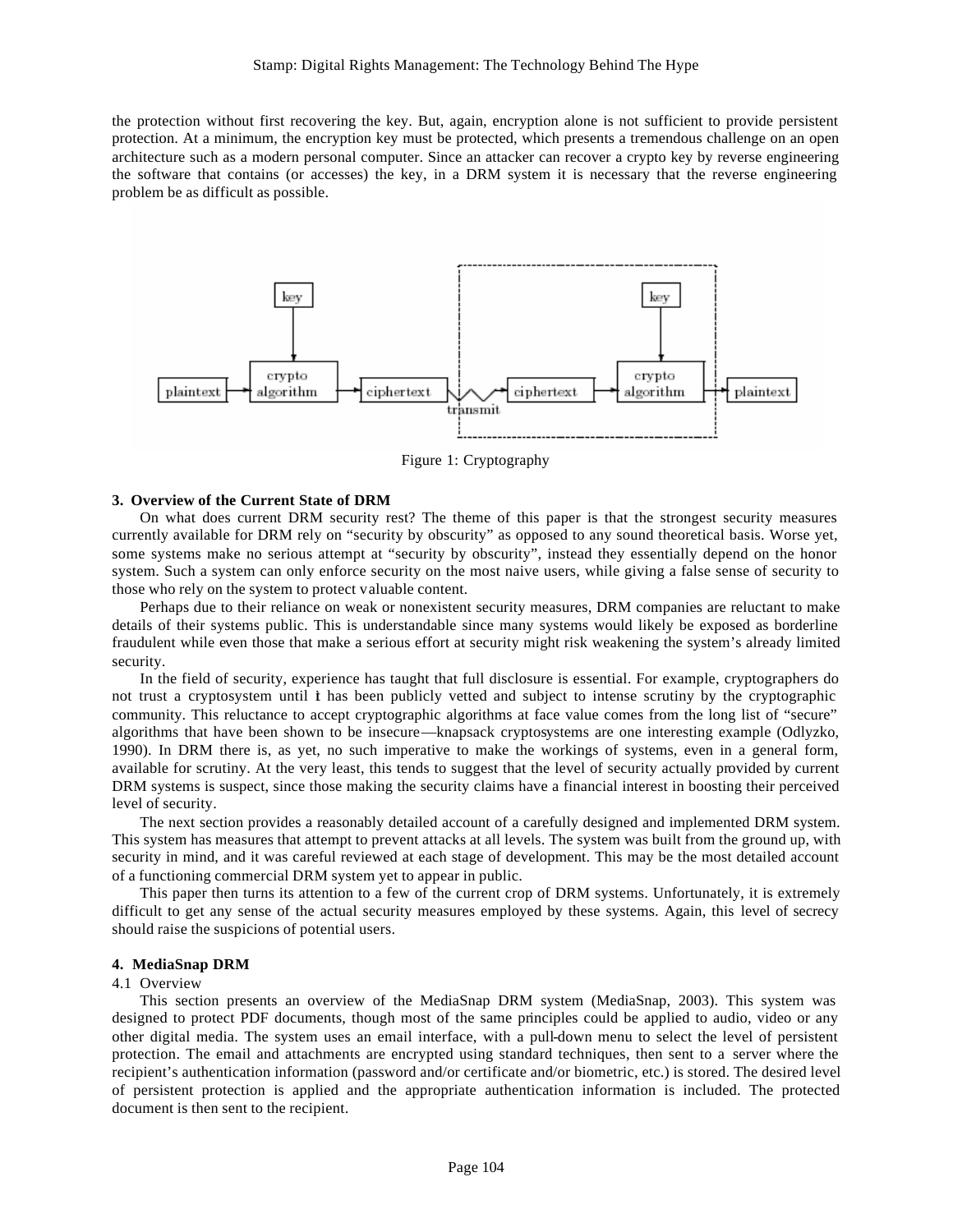Once received, a protected document must be opened with an Adobe PDF reader and a MediaSnap PDF plugin. The heart of the DRM system lives in this PDF plugin.

Below, each of the primary security features of the MediaSnap DRM system is briefly discussed. At a high level, the DRM system can be viewed as consisting of two layers of protection, with various other security features built around these layers. At the outermost layer, the compiled code is encrypted and an anti-debugging technique is employed. While not invincible, the combination of these two features provides significant protection against all but dedicated attackers.

The second layer of protection includes a variety of security mechanisms, including standard encryption, proprietary key management techniques and non-standard scrambling of the data. These combine to make a challenging reverse-engineering problem once the outer layer of protection has been penetrated.

Other security features briefly discussed below include sophisticated tamper checking of software modules (to ensure that only the expected code is actually running), a low level anti-screen capture technique (to prevent the most obvious attack on digital documents), watermarking (to give some chance of post-theft prosecution) and a modest attempt to make each version of the software unique.

### 4.2 Tethered versus Untethered

Before discussing details of the MediaSnap security features, one crucial consideration in the design of a DRM system needs mentioning: whether the system will be tethered or untethered. In a tethered system, the cryptographic keys are kept on a server. Whenever the document is to be accessed, the key is transmitted from the server to the client machine. The key is then used to access the document, and the key is then discarded. This implies that an active network connection is required whenever the document is to be accessed. In the untethered case, the key is kept with the document at all times. Consequently, the document is accessible to the user even when no network connection is available.

The tethered case is generally considered slightly more secure since the keys are only briefly exposed when the document is opened, while in the untethered case the keys are always with the document and hence vulnerable to an attack "offline." The tethered case offers the benefit that keys can be managed on the server. In this case, if a key is deleted from the server, the document is effectively "shredded"—assuming that the document was not previously compromised. Of course, the untethered case is more convenient since the user can access the document at any time, without first making a connection to a key server. And it must be emphasized that even in the tethered case, the key is in the hands of the user (and potential attacker) at some point in time whenever the document is accessed.

Most systems only operate in a tethered mode, Authentica being perhaps the best-known example. The MediaSnap system is able to operate in either a tethered or untethered mode. The discussion below is focused on the untethered mode, since it is the more general case.

## 4.3 Encrypted Object Code

In the MediaSnap system, the object code is encrypted in blocks, where each block could be as small as a "basic block" or as large as individual functions or even larger units. There is some tradeoff between block size (smaller being somewhat more secure, since one compromised block does not necessarily imply that all blocks are compromised) and execution speed (smaller block size will tend to slow execution). The code is then decrypted as it executes, with only a single block in the clear at any given time. Tamper checking is employed at this point, providing a measure of "fragilization" comparable to the methods discussed in Horne, Matheson, Sheehan, and Tarjan (2002), and Chang and Atallah (2002). This "mix-mastering" of the code is intended to serve a similar purpose as the method described by Aucsmith (1996).

#### 4.4 Debug Disrupter

From the relatively protected space of the currently decrypted code block, an anti-debugger is called. This program is designed to detect programs that try to set breakpoints. If this debug disrupter finds that a breakpoint has been set, it will cause the DRM application to close.

Note that the decrypted segment of code is protected from inspection by the debug disrupter, while the decrypted code block calls the debug disrupter. These two interlocking mechanisms perhaps offer greater security in combination than the sum of the security provided by the two component parts.

### 4.5 Content Encryption

The MediaSnap system employs the Advanced Encryption Standard (AES) for content encryption. Any other well-known, secure crypto algorithm would, of course, suffice.

As discussed above, encryption is a necessary step, since it eliminates the possibility that an attacker can convert the protected document into plaintext without attacking the DRM software. However, standard implementations of crypto-algorithms are easily detected in software, making it relatively easy to extract the keys, while non-standard implementations of such algorithms are not as trustworthy, and probably not as efficient. Furthermore, if an attacker does succeed in capturing the cryptographic key, he can then use any implementation of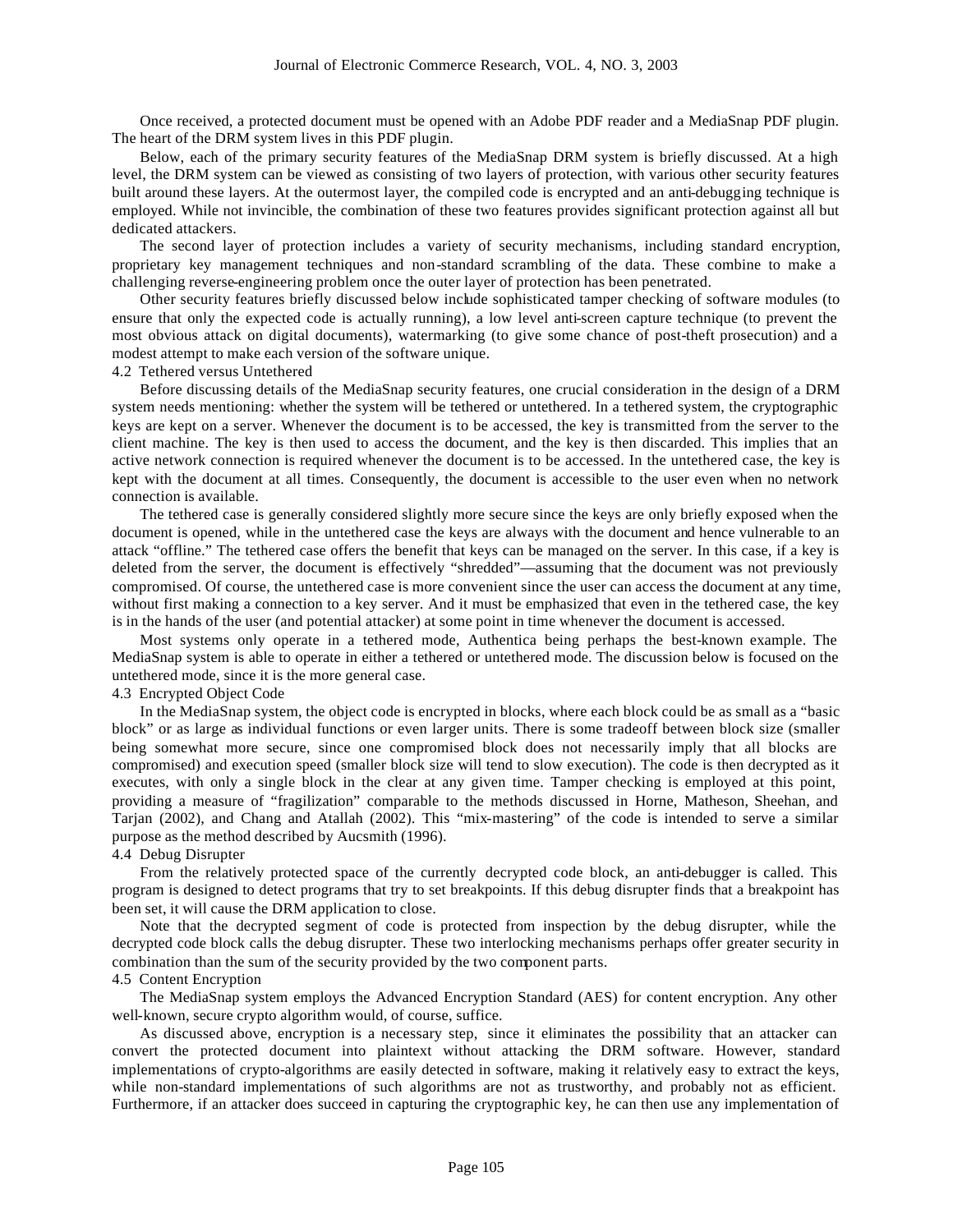the well-known crypto-algorithm to decrypt the content, thus avoiding the potentially difficult task of reverse engineering this crucial piece of the security software.

## 4.6 Scrambling

In order to tie all of the content to an unknown algorithm (from an attacker's perspective), the MediaSnap system employs a proprietary "scrambling" algorithm. This algorithm is actually a large family of related cryptoalgorithms. The algorithm has been tested extensively and no obvious weakness has been found. Of course, the algorithm has not undergone the rigorous peer review necessary before it could be considered secure, but the purpose of the algorithm is not to provide additional cryptographic strength. Instead, the purpose is to force an attacker to do more than simply recover the cryptographic key. Therefore, as long as the algorithm provides a modest amount of cryptographic strength, it serves its purpose.

The plaintext is scrambled then encrypted, as illustrated in Figure 2. In this way, no properties of the AES algorithm are affected, since we have, in effect, simply changed the plaintext. Also, when the protected data are decrypted, they are still in a scrambled form. Consequently, an attacker who recovers the cryptographic key and decrypts the data will obtain scrambled data, not plaintext. Hence, the attacker must defeat the scrambling in order to recover any plaintext. Since the scrambling algorithm is proprietary, recovering the scrambling keys without recovering the algorithm is insufficient to recover the plaintext. And since there exists a large family of scrambling algorithms, this is a place where uniqueness (discussed below) can easily be applied. Finally, there is additional freedom in manipulating the scrambling keys, making it potentially more difficult for an attacker to recover these keys as compared to the cryptographic keys.



Figure 2: Scrambling and encryption

## 4.7 Authentication

The MediaSnap authentication mechanism allows for arbitrary Boolean combinations of passwords, biometrics, digital certificates, etc. For example, a document could be protected so that it would open with either user A's password or user B's thumbprint and certificate. The MediaSnap approach to authentication does not return a 1-bit (yes/no) result. Instead it returns a value—regardless of whether the authentication was valid or not—which is used in a subsequent computation. If an invalid authentication value is entered, this computation will yield an invalid result and the document will not open. When such a failure to open occurs, it is far removed from the point in the software where the invalid data first appeared. In order to break this authentication mechanism, an attacker needs to do more reverse engineering than simply flipping a single bit.

In general, it is perhaps bad practice to ever have a single bit that can be flipped to subvert a crucial security mechanism. As an aside, this seems to be an inherent weakness of current off-the-shelf biometric authentication methods, such as thumbprints.

#### 4.8 Key Management/Caching

The key management problem is critical to any DRM system. Somehow, a secret must be shared between the creator of the protected content (the server) and the software that will render that content. Public key cryptography is one way—though certainly not the only way—to share such a secret.

In the MediaSnap system, the cryptographic key, Kc, must be passed to the player. The key Kc is encrypted with another key, Km, where Km depends on three key parts, one from the player, one from the content and one from the user.

Protecting a secret stored in software is the fundamental challenge of DRM. Suppose that S is a secret a server wants to protect. Since the software consists only of code and data,  $S = F(D)$  for some code F operating on some data D, where D can be empty. Obviously, if an attacker knows both F and D, then S is known. Consequently, one desirable property is that S is difficult to recover when either F or D is known, but not both. Another consideration is to make it non-obvious that the data D are hiding a key. Shamir and van Someren (1998) show that keys themselves are easy to detect simply because they are random data, while most software and data are highly structured. This leads to the somewhat counterintuitive result that D should not appear to be "too random".

Caching is a closely related problem. For example, a server might not want to ask the user to re-authenticate each time the authentication result is required. Therefore, it would be useful to cache the authentication value so that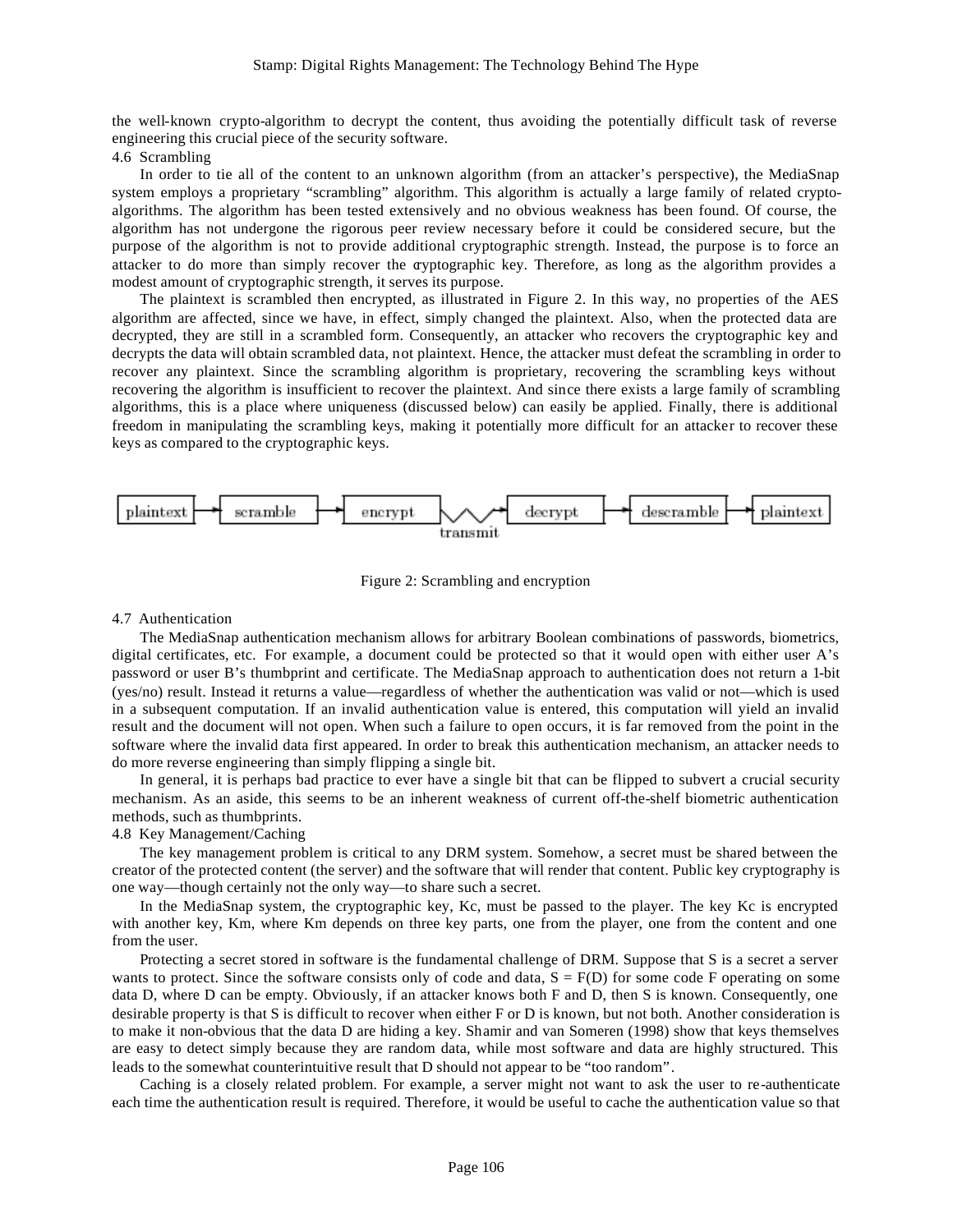it can be retrieved whenever it is required. The MediaSnap software employs a scheme where each time data are cached, a different data value is stored into a different location in memory.

4.9 Module Tamper Checking

The MediaSnap system supports tamper checking of all software modules that are loaded when the application is running. If an unapproved module is detected, the document cannot be viewed. Note that a sophisticated use of such tamper checking can frustrate certain standard attacks, such as running the software under VMWare. In practice, an extremely high level of tamper checking can be difficult to achieve since different systems will tend to have vastly different software running. Hence, a more limited degree of tamper checking—involving only the security-critical modules—is also supported.

## 4.10 Anti-Screen Capture

Perhaps the most obvious way to attack a DRM document protection system is to use a screen capture program to capture the image and save it to an unprotected file. The MediaSnap system employs a low-level utility that intercepts calls related to screen capture. In this way, it is possible to filter legitimate screen capture operations from those that attempt to access screen memory currently in use by the protected application.

One attack against such an anti-screen capture utility is to intercept the information destined for the anti-screen capture utility and always send information indicating that no screen capture is occurring. This is, essentially, a classic "man-in-the-middle" attack, which is also an attack that could be used on the debug disrupter. Consequently, the design of the anti-screen capture mechanism can be similar to that of the debug disrupter.

Of course, an attacker can always use a digital camera to capture the image (the so-called "analog hole," an inherent weakness in any DRM system; EFF Consensus at Lawyerpoint, 2002). If this occurs—or the document protection is broken by any other means—the last line of defense lies in the realm of digital watermarking. 4.11 Digital Watermarking

An invisible digital watermark potentially enables us to track the source of a stolen document. For this reason, each MediaSnap protected document includes such a watermark. Unfortunately, the current state of watermarking technology is such that if an attacker knows the watermarking technique, he can almost certainly remove the mark, or at least mangle it beyond recognition. It is therefore necessary that the MediaSnap watermarking scheme remain secret—see Craver et al. (2001), for an account of the perils of using a known (or easily discovered) watermarking scheme.

## 4.12 Uniqueness

Several of the security features described in the previous sections can be made unique to each instance of the DRM player software. There are two different levels of uniqueness that are of interest. At one level, each player could have functionally unique features in which case a piece of content must be processed differently for each player. For example, if a different scrambling algorithm is included in each player then a document protected for one particular player will not be readable by any other player. Of course, this requires that the server create a protected document specifically for a particular player. This functional level of uniqueness provides a high degree of security, but it also creates some problems. For example, forwarding documents is difficult.

By varying only those functions internal to the DRM software a lesser degree of uniqueness can be achieved. For example, the internal key management within each player could be unique. This level of uniqueness does not affect the functionality in any way, but it is nevertheless likely to create a more difficult problem for an attacker.

The potential benefits of uniqueness or "genetic diversity" in software have previously been noted (Cohen, 1992; Forrest, Somajaji, and Ackley, 1997). In the context of DRM, uniqueness creates a system where an attacker may be able to break one particular instance of the software without necessarily breaking the entire system. Strangely, within the DRM community software uniqueness appears to have had little impact outside of MediaSnap and Macrovision (Macrovision, 2000). The (non-DRM) company most aggressively pursuing software uniqueness appears to be Cloakware (Cloakware, 2002; Nickerson, Chow, Johnson, and Gu, 2001).

For the MediaSnap DRM system, each player includes both a generic (or universal) copy of these functions as well as a unique set. Consequently, a document can be protected so that it is readable using any copy of the MediaSnap software or so that it is only readable by one particular instance of the software. This offers the benefits of both a universal reader and a unique reader in a single package.

#### 4.13 Usage Data Dilemma

In an untethered mode, keeping track of usage data (e.g., the number of times the document has been read), or logging information, presents a major challenge. The usage data could, for example, be tied to the user, the hardware or the document. If they are tied to the user, then if user A has a document that can only be opened, say, three times, user B might also be able to open it three times, provided user A gives user B the required authentication information. This "other" user could, of course, also be user A or user A's spouse, etc. If instead, the usage data are tied to the document, then user A might be able to do a replay attack by simply restoring the document that was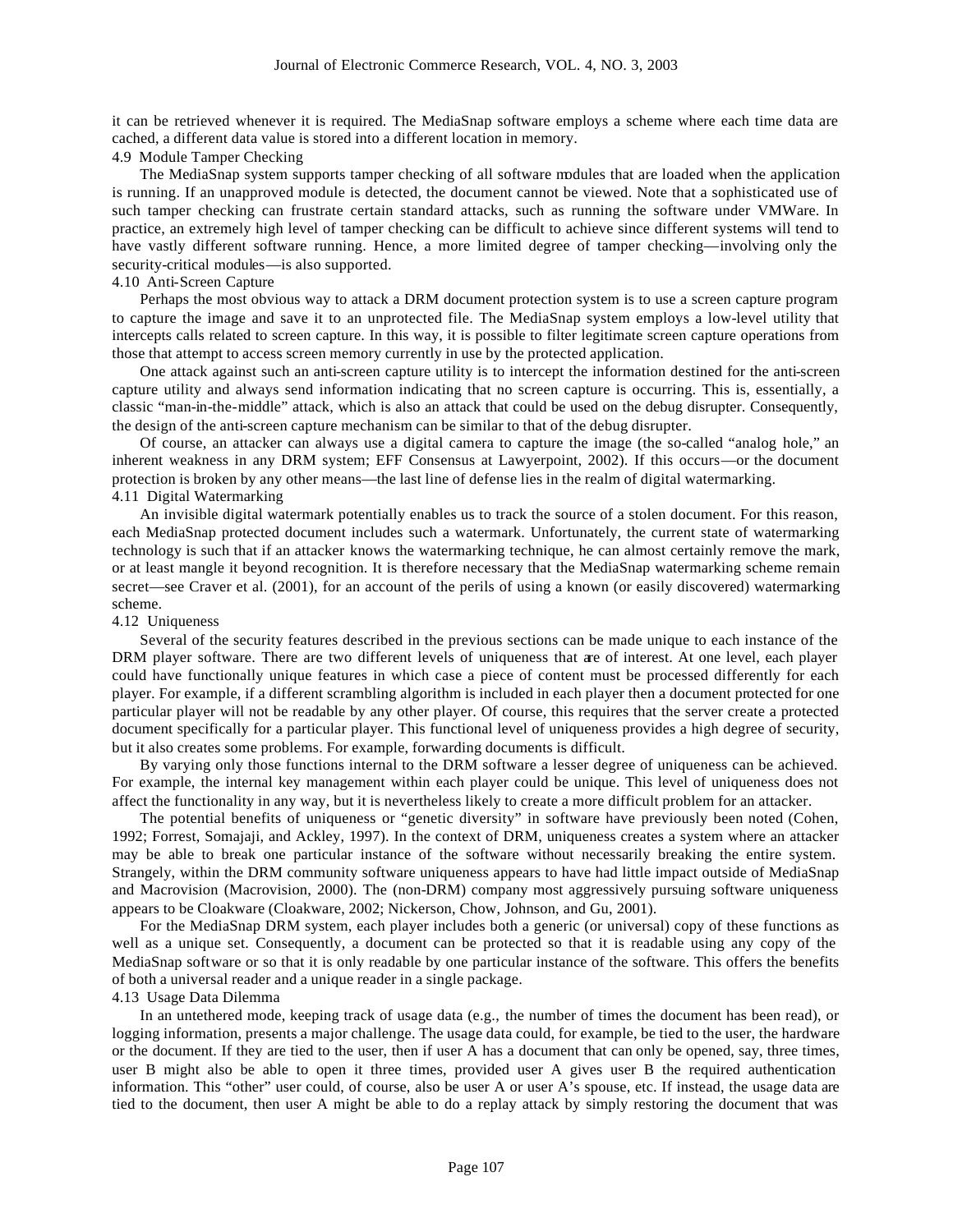downloaded, in effect resetting the usage data to their initial state. If the usage data are tied to the hardware, this might prove undesirable to users who want to be able to read the document on any of several different platforms (PC, Palm, etc.).

In tethered mode, such data can be kept on the server. This is perhaps the single greatest advantage of tethering. 4.14 Other Security Features

There are at least two additional security approaches worth mentioning. First is the idea of software obfuscation (Collberg, Thomborson, and Low, 2000). Heavy use of obfuscation would likely increase the time required to reverse engineer the software. However, Barak et al. (2001) make it clear that obfuscation is far from a panacea.

A second security approach is software "fragilization", meaning that small perturbation in the software tend to cause the software to fail (Horne et al., 2002; Chang and Atallah, 2002). (As an aside, it is interesting to note the many similarities between Horne et al., 2002, and Chang and Atallah, 2002, even thought they are both clearly patented.) This is an interesting idea since it is likely to increase the work required by an attacker. The MediaSnap system employs this concept to some extent in combination with encrypting the object code. In addition, fragilization could be applied to the MediaSnap software directly, so that even if the code encryption is defeated, the software remains fragile.

### **5. Other DRM Systems**

This section briefly discusses several other implemented DRM systems. The information comes from press releases, white papers and rudimentary observations of the systems.

#### 5.1 Exaggeration

Here is a selection from the 2002 version of Atabok's Web site (Atabok, 2002):

- Q. How does Atabok's security compare to the competition?
- A. The majority of service providers offer the ability to encrypt at 128-bits. Atabok encrypts your content with 256-bit encryption, which is exp onentially more secure. Additionally, Atabok has the approval from the Department of Commerce to export at this level, something others cannot do.

A similar example (from Authentica) is given by Schneier (2000). In general, DRM companies appear to be obsessed with encryption and, in particular, key length. But potential consumers of these products should be very wary of companies that tout encryption to the exclusion of other necessary DRM features. As we have seen, encryption is the easy part of any comprehensive DRM method. Or, as Schneier (2000) succinctly puts it:

What does breaking the encryption have to do with breaking the system? Haven't these people learned anything from the DeCSS story?

## 5.2 Pure Hype

A secretSeal press release (secretSeal, 2000) claims their product "contains five radical innovations", which are "(1) hieroglyphic passwords (ancient Egyptian hieroglyphics!), (2) variable -length encrypted keys, (3) a morphogenetic encryption algorithm, (4) no encryption formula present in the software and (5) the use of public keys".

Apparently, even secretSeal is embarrassed by this press release, since they have no link to it from their current website. Unfortunately, their current website also gives no hint as to what they are now doing. 5.3 Respect

Companies have fielded DRM systems whose security is designed to defeat a totally naive user, while making no attempt to prevent a moderately skilled attacker from breaking the system. Adobe eBooks is an example of such a system. Adobe documentation (Adobe, 2003) states (p. 67): "It is up to the implementors of PDF viewer applications to respect the intent of the document creator by restricting access to an encrypted PDF file according to passwords and permissions contained in the file." Guignard (2003) says succinctly: "Because of the 'respect' model used by the PDF specification, your encrypted PDF files offer about as much security as dried eggshells!" Of course, breaking these "dried eggshells" led to the Digital Millennium Copyright Act (DMCA; DMCA, 2000) prosecution against Dmitry Sklyarov and ElcomSoft (EFF DMCA, 2002).

Bailey (2001), writing about the security of eBooks, makes the valid point that "PCs inherently offer no way to protect secrets." Perhaps this was Adobe's rationale for adopting their respect model—essentially the honor system for programmers.

It is interesting to compare Adobe's approach to the MediaSnap system. In the latter, a serious effort was made to limit a legitimate user's ability to attack critical parts of the system. Of course, skilled attackers who devote sufficient effort will almost certainly break the security on a specific piece of content. However, the uniqueness built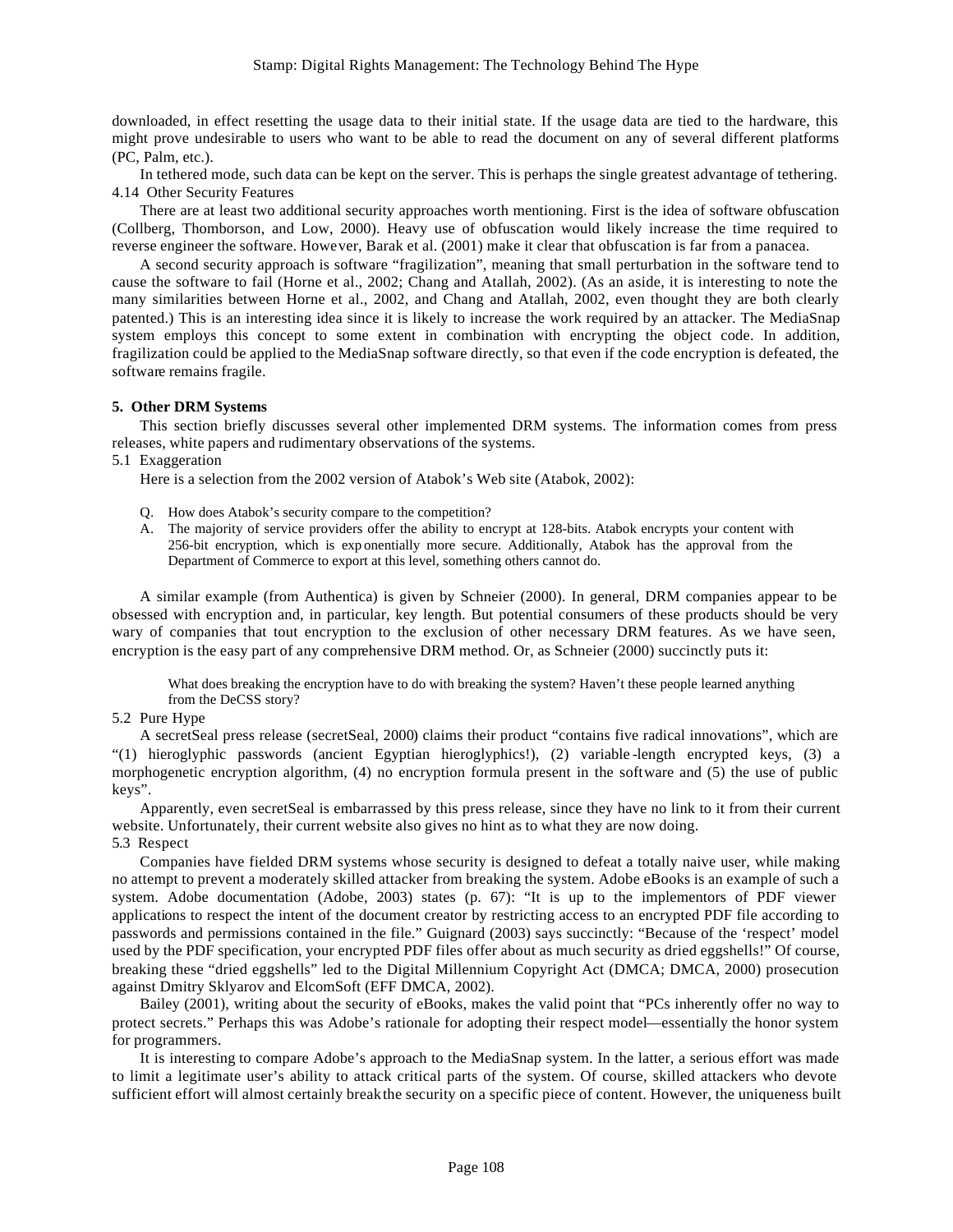into the MediaSnap system offers some hope that the system can survive, even after repeated successful attacks. On the other hand, the approach followed by Adobe insures that serious attackers will succeed quickly and that any break will almost certainly destroy the security of the entire system.

5.4 Patently Obvious

InterTrust is an interesting DRM company. They were perhaps the earliest entrant into the DRM marketplace. At the time of this writing, the company holds 24 patents along with another 80 patent applications (InterTrust, 2002). InterTrust is currently suing Microsoft for patent infringement (Patently Obvious, 2001).

One patent that is at the heart of InterTrust's lawsuit against Microsoft is United States patent 6,185,683. This monstrous patent runs to 250 printed pages, with more than 200 (mostly cartoonish) diagrams. The diagram reproduced in Figure 3 appears on the first page of the patent and nicely summarizes its content.

A careful reading of this patent is, perhaps, instructive of InterTrust's strategy in the DRM marketplace. Apparently, the diagram in Figure 3 is meant to illustrate the electronic version of a traditional "secure courier", where a trusted human courier delivers a message. The entire patent (along with its sister patent, 6,253,193) make no serious attempt to deal with any of the technical issues involved in a DRM system. Instead, the goal appears to be to lay claim to the digital version of the tradit ional secure courier.

In spite of all of their patents, it is not clear what technology, if any, InterTrust actually employs in its DRM products. The only specific technical details deal with cryptography, which, as discussed above, is only a small part of any reasonably complete DRM approach. Even the self-serving white paper (Duhl and Kevorkian, 2002) makes the point that "technical credibility" is a crucial factor when selecting a DRM product. Unfortunately, the paper then leaps to the illogical conclusion that InterTrust's patent portfolio is a sure sign of their technical credibility. Business process patents, such as number 6,185,683, contribute nothing towards demonstrating the technical prowess (or lack thereof) of InterTrust's DRM system (Boulton, 2001).



Figure 3: InterTrust patent

#### 5.5 Kernel Mode

A plausible DRM approach is for the software to "take control" at the OS kernel level. The anti-debugging and anti-screen capture methods described in the MediaSnap section, above, operate at such a low level.

The MediaRights system from Elisar Software claims to provide security at the OS kernel level. However, a careful reading of an overview of the system (Elisar, 2001) indicates that the authors seem to believe that by decrypting in kernel mode instead of user mode, they have achieved meaningful DRM protection. But unless a serious attempt is made to harden the entire system against attack, this relatively minor modification is likely to be of little practical significance.

#### **6 Conclusion**

Bettors at the horse races like to say: "You can beat the race, but you can't beat the races." With any combination of current DRM technology, it is possible for a skilled attacker to "beat the race", that is, to defeat the persistent protection applied to a given piece of digital content. Of course, certain combinations of the techniques will provide more of a challenge than others. However, at the current evolutionary stage of DRM there appears to be no escape from the dubious concept of "security by obscurity." Consequently, once a dedicated attacker has gone through the (perhaps tedious) process of removing the obscurity, the security vanishes as well. Furthermore, it appears that for nearly all systems currently on the market, "beating the race" is equivalent to "beating the races". In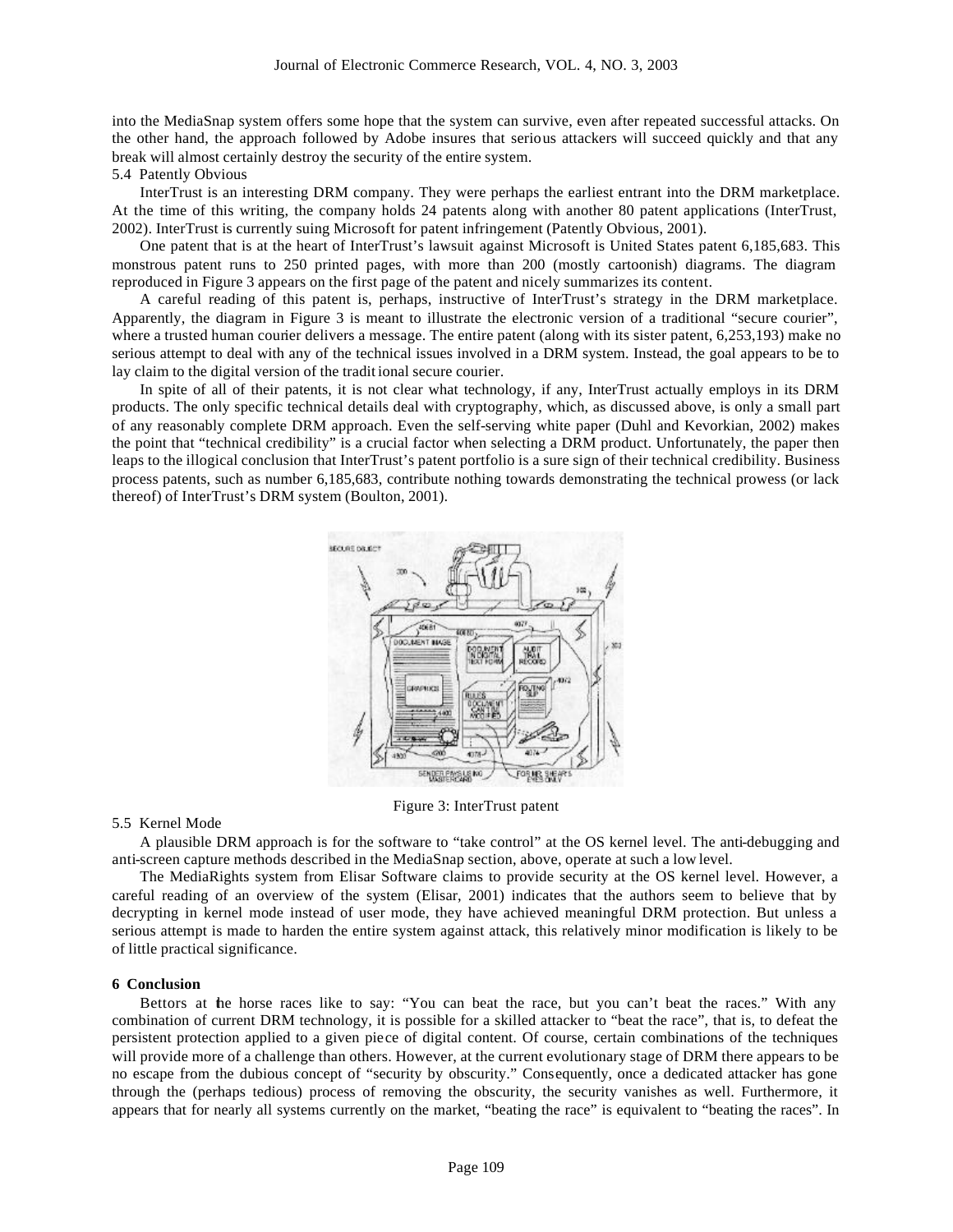other words, a successful attack on one particular instance of the DRM software immediately applies to all instances of the software; see Guignard (2003) and Beale Screamer (2001) for examples of such DRM systems.

Tamper-resistant hardware is the most obvious solution to the DRM problem. The Trusted Computing Group, or TCG (TCG, 2003), and the Next-Generation Secure Computing Base, or NGSCB (NGSCB FAQ, 2003), are industry attempts to include such hardware in a future generation of personal computers, primarily for DRM purposes. The TCG/NBSCB initiative—formerly known as TCPA/Palladium (EPIC, 2002)—has the backing of Intel, Microsoft and many other leading technology companies. Though such a hardware-based approach clearly offers many security advantages, it also raises many troubling issues (Anderson, 2003). For example, it threatens to move the desired "remote controllability" from users to third parties.

If DRM is to be successful in software-based systems, perhaps the best hope lies in the realm of software uniqueness. If each instance of a particular DRM software product includes some degree of uniqueness then an attack that succeeds against one will not necessarily succeed against all. Thus, "beating the race" would not automatically "beat the races." In fact, the problem of defeating all instances of unique software is potentially many orders of magnitude more difficult than defeating a single instance. Of course, much depends on how and where the uniqueness is employed.

It is conceivable that the idea of uniqueness could take software-based DRM beyond its current level of hype which is bound to disappoint as fielded systems continue to fail—to a level where a slow leak of protected content is an accepted fact, but complete and total failure of systems is a rarity.

## **ACKNOWLEDGMENT**

I want to thank Joe Pasqua, Paul Clarke, Jason Rhoads, Louis DeMartini and all at MediaSnap, Inc., who designed and developed a first-rate DRM system—and allowed me to write about it. And I would like to thank an anonymous referee whose insightful comments greatly improved several sections of this paper.

### **REFERENCES**

- Adobe, PDF Reference, second edition, Adobe Portable Document Format Version 1.3, 2003, http://partners.adobe.com/asn/acrobat/docs.jsp, Last accessed July 28, 2003 (registration required).
- Anderson, R.J., *Security Engineering: A Guide to Building Dependable Distributed Systems*, John Wiley & Sons, Inc., Chapter 23, 2001.
- Anderson, R.J., "Trusted computing frequently asked questions TCPA/Palladium/NGSCB/TCG," 2003, http://www.cl.cam.ac.uk/%7Erja14/tcpa-faq.html, Last accessed July 28, 2003
- Atabok, "Answers To Frequently Asked Questions," 2002.
- Aucsmith, D., "Tamper resistant software: An implementation," *Proceedings of the First International Information Hiding Workshop, Lecture Notes in Computer Science 1174*, Springer-Verlag, Heidelberg, Germany, pp. 317-334, 1996.
- Bailey, D.V., Inside eBook security, *Dr. Dobb's Journal*, November 2001, http://www.ddj.com/documents/s=1487/ddj0111d/0111d.htm, Last accessed July 28, 2003 (registration required).
- Barak, B., O. Goldreich, R. Impagliazzo, S. Rudich, A. Sahai, S. Vadhan, and K. Yang, "On the (im)possibility of obfuscating programs (extended abstract)," *Advances in Cryptology - CRYPTO '01*, *Lecture Notes in Computer Science 2139*, J. Kilian (ed.), Springer-Verlag, Heidelberg, Germany, pp. 1-18, 2001, http://www.eecs.harvard.edu/~salil/papers/obfuscate-abs.html, Last accessed July 28, 2003.
- Beale Screamer, Microsoft's digital rights management scheme technical details, 2001, http://cryptome.org/ms-drm.htm, Last accessed July 28, 2003.
- Boulton, C., "InterTrust Claims .NET, XP Infringe on Patents," *internetnews.com*, 2001, http://www.internetnews.com/bus-news/article.php/3\_906191, Last accessed July 28, 2003.
- Casti, J. L., *The One True Platonic Heaven: A Scientific Fiction of the Limits of Knowledge*, Joseph Henry Press, Washington, DC, 2003. Available in electronic form from National Academies Press at http://www.nap.edu/catalog/10533.html, Last accessed July 28, 2003.
- Chang H. and M. J. Atallah, "Protecting software code by guards," *Security and Privacy in Digital Rights Management*, *ACM CCS-8 Workshop DRM 2001, Philadelphia, PA, USA, November 5, 2001, Revised Papers. Lecture Notes in Computer Science 2320,* T. Sander (Ed.), Springer-Verlag, Heidelberg, Germany, pp. 160-175, 2002.
- Cloakware, "'Genetic diversity' as a defense against automated attacks on software," 2002, http://www.cloakware.com/pdfs/Genetic Diversity 06-02.pdf, Last accessed July 28, 2003. Cohen, F.B., "Operating system protection through program evolution," 1992,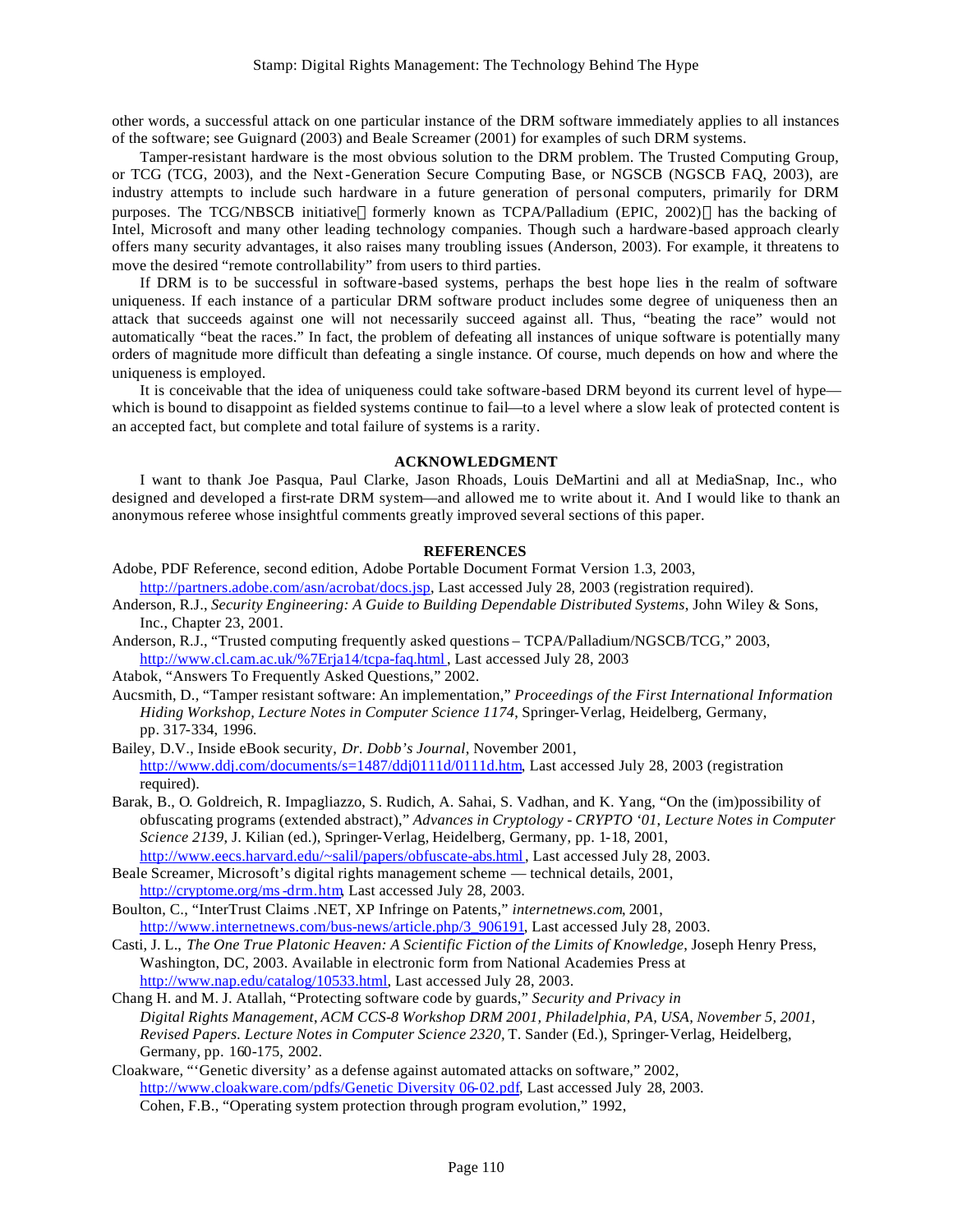http://all.net/books/IP/evolve.html, Last accessed July 28, 2003.

- Collberg, C., C. Thomborson and D. Low, "A Taxonomy of Obfuscating Transformations," Technical Report #148, Department of Computer Science, The University of Auckland, Auckland, New Zealand, 2000, http://www.cs.arizona.edu/~collberg/Research/Publications/CollbergThomborsonLow97a/index.html, Last accessed July 28, 2003.
- Craver, S.A., M. Wu, B. Liu, A. Stubblefield, B. Swartzlander, D.W. Wallach, D. Dean, and E.W. Felten, "Reading between the lines: Lessons from the SDMI challenge," *Proceedings of 10th USENIX Security Symposium*, August, 2001, available from http://www.cs.princeton.edu/~felten/, Last accessed July 28, 2003.
- Cryptographers Panel, *RSA Conference 2002*, 2002, http://www.rsaconference.com/rsa2002/, Last accessed July 28, 2003
- DMCA, "Digital millennium copyright (DMCA) information," 2000, http://www.tuxers.net/dmca/, Last accessed July 28, 2003.
- Duhl J., and S. Kevorkian, "Understanding DRM systems: An IDC White Paper," 2002, http://www.intertrust.com/main/research/index.html, Last accessed July 28, 2003 (registration required).
- Earley, P., "Family of spies: The John Walker Jr. spy case," *The Crime Library*, 2003, http://www.crimelibrary.com/terrorists\_spies/spies/walker/1.html , Last accessed July 28, 2003.
- EFF Consensus at Lawyerpoint, "Hollywood wants to plug the 'analog hole'," May 23, 2002, http://bpdg.blogs.eff.org/archives/000113.html, Last accessed July 28, 2003.
- EFF DMCA, "US v. ElcomSoft & Sklyarov FAQ," February 19, 2002,
- http://www.eff.org/IP/DMCA/US\_v\_Elcomsoft/us\_v\_elcomsoft\_faq.html, Last accessed July 28, 2003. Elisar, "An overview of digital rights enforcement and MediaRights<sup>TM</sup> technology," Elisar Software Corporation, April 5, 2001, http://www.elisar.com/news/MRoverview.pdf, Last accessed July 28, 2003.
- EPIC, "Microsoft Palladium," Electronic Privacy Information Center, November 11, 2002, http://www.epic.org/privacy/consumer/microsoft/palladium.html , Last accessed July 28, 2003.
- Forrest, S., A. Somayaji, and D.H. Ackley, "Building diverse computer systems," *Proceedings of The 6th Workshop on Hot Topics in Operating Systems*, IEEE Computer Society Press, Los Alamitos, CA, pp. 67-72, 1997, available at http://www.cs.unm.edu/~forrest/publications/hotos-97.pdf, Last accessed July 28, 2003.
- Geer, D., "Who will kill online privacy first—The lawyers or the techies?," *RSA Conference 2002*, http://www.rsaconference.com/rsa2002/, Last accessed July 28, 2003.
- Guignard, B., "How secure is PDF?," 2003, http://www.cs.cmu.edu/~dst/Adobe/Gallery/PDFsecurity.pdf, Last accessed July 28, 2003.
- HIPPA HQ, "HIPPA Resources," 2003,

http://www.advanceforhim.com/common/Editorial/editorial.aspx?CC=659, Last accessed July 28, 2003.

- Horne, B., L. Matheson, C. Sheehan, and R.E. Tarjan, "Dynamic self-checking techniques for improved tamper resistance," *Security and Privacy in Digital Rights Management*, *ACM CCS-8 Workshop DRM 2001, Philadelphia, PA, USA, November 5, 2001, Revised Papers, Lecture Notes in Computer Science 2320,* T. Sander (Ed.), Springer-Verlag, Heidelberg, Germany, pp. 141-159, 2002
- InterTrust, "InterTrust intellectual property," 2002, http://www.intertrust.com/main/ip/index.html, Last accessed July 28, 2003.
- Macrovision, "Software tamper-proofing deployed 2 year anniversary report," September, 2000, http://www.cptwg.org/Assets/September%20presentations/Software\_Tamper-Proofing.ppt, Last accessed July 28, 2003.
- MediaSnap, "Welcome to MediaSnap," MediaSnap Inc., San Jose, CA, 2003, http://www.mediasnap.com, Last accessed July 28, 2003.
- NGSCB FAQ, "Microsoft Next-Generation Secure Computing Base Technical FAQ," February, 2003, http://www.microsoft.com/technet/treeview/default.asp?url=/technet/security/news/NGSCB.asp, Last accessed July 28, 2003.
- Nickerson, J.R., S.T. Chow, H.J. Johnson and Y. Gu, "The encoder solution to implementing tamper resistant software," *CERT/IEEE Information Survivability Workshop*, Vancouver, Canada, October 2001. http://www.cert.org/research/isw/isw2001/papers/Nickerson-12-09.pdf, Last accessed July 28, 2003.
- Odlyzko, A.M., "The rise and fall of knapsack cryptosystems," *Cryptology and Computational Number Theory: Proceedings of the 42nd Symposium in Applied Mathematics*, C. Pomerance (ed.), American Mathematical Society, pp. 75-88, 1990, http://www.dtc.umn.edu/~odlyzko/doc/arch/knapsack.survey.pdf, Last accessed July 28, 2003.
- Patently Obvious, "Intellectual Property Analysis of InterTrust Technologies' U.S. Patent No. 6,185,683 InterTrust Technologies Corp. v. Microsoft Corp.," May 11, 2001,